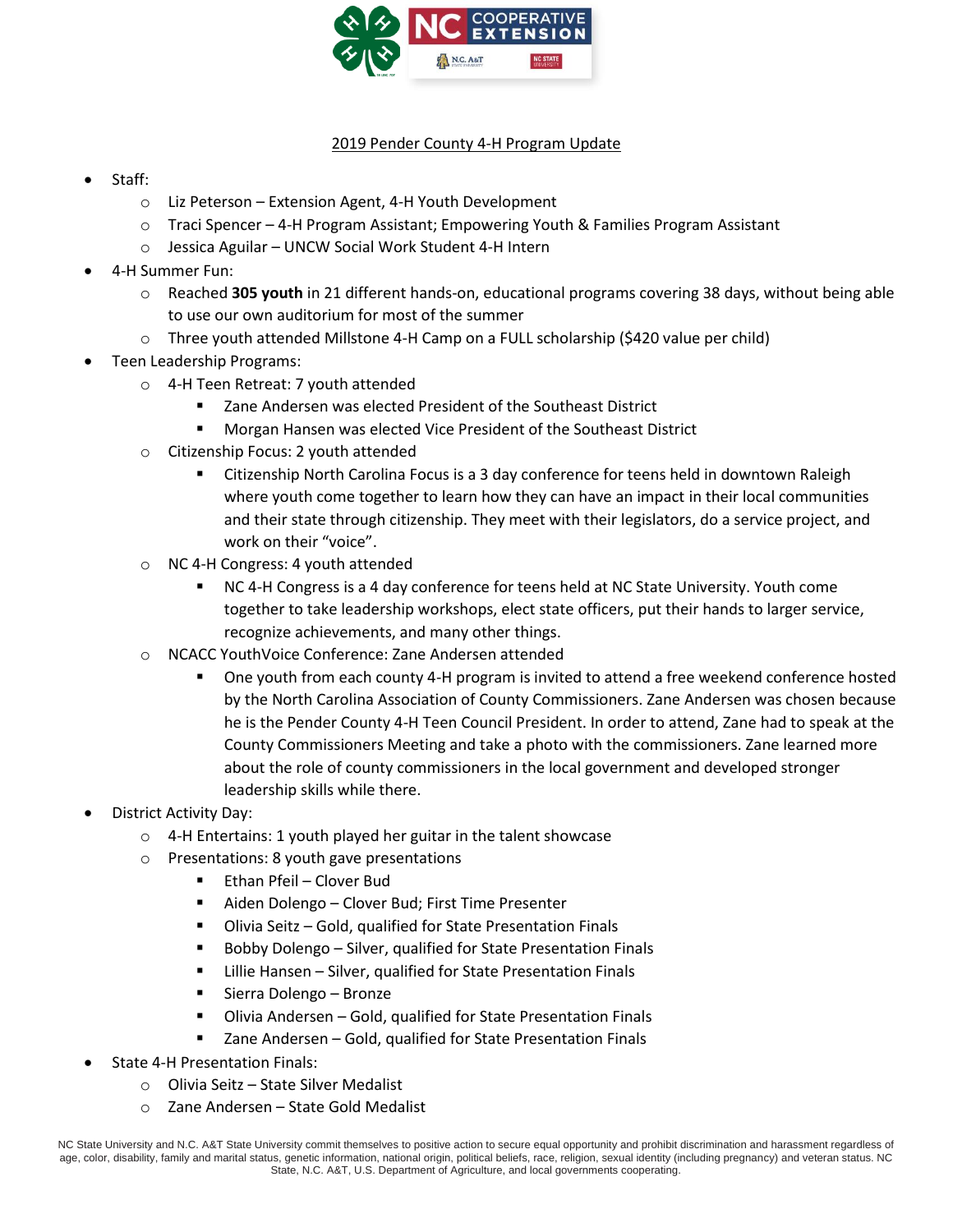

- 4-H Outreach
	- o Interacted with **225 youth** and another **200 adults** during the NC Blueberry Festival where they made a smoothie using a blender bike and took a virtual tour of a dairy farm using virtual reality goggles
	- o Interacted with **175 youth and adults** doing a STEM activity about human and cow stomachs and digestion at South Topsail Elementary Science Night
	- $\circ$  Participated in Penderlea Christian Academy Career Fair where dozens of youth stopped by the table to ask questions about working for N.C. Cooperative Extension
	- $\circ$  Participated in the Tractor Supply Paper Clover Fundraiser in the spring and fall to raise awareness of all that 4-H has to offer and raise funds to send youth to 4-H Camp or leadership conferences.
	- o Participated in the Burgaw Christmas Parade with a Pender County 4-H Float
- 4-H School Enrichment/After-School Programs
	- o Reached **238 youth** in 4-H Embryology in the Classroom Programs at:
		- Rocky Point Elementary 2<sup>nd</sup> grade; Surf City Elementary Kindergarten; Malpass Corner Elementary After-School Program; Macedonia Church After-School program; Little Town Learning Center Pre-School & School Age; Penderlea Christian Academy All Grades
	- o Reached **486 youth** in After-School Programs at:
		- Burgaw Elementary 21<sup>st</sup> Century; Malpass Corner Elementary 21<sup>st</sup> Century; Malpass Corner Elementary PACES; Cape Fear Elementary PACES; South Topsail Elementary PACES
- 4-H Clubs we have four active, traditional 4-H Clubs, and one 4-H group, reaching **272 youth**, supported by **50 volunteers.** These clubs/groups typically meet once or twice a month. They have a business meeting, followed by an educational program, and then recreational time.
	- o Hooves, Furs, & Spurs 4-H Club in Burgaw
	- o High Flyers 4-H Club in Hampstead
	- o Pender County 4-H Teen Council
	- o Holly Shelter Shooting Sports 4-H Club in Hampstead
		- 16 youth participated in the Eastern Regional Shooting Sports Tournament at the Eastern 4-H Center in Columbia, NC – 3 medaled
		- 7 youth participated in the State Shooting Sports Tournament at Millstone 4-H Camp 3 medaled
	- o Juntos 4-H Club at Pender High
		- Helps encourage Latino youth at Pender High to graduate high school, become first generation college students, or gain skills needed to enter the workforce
		- Hosted 6 weeks of Parent Workshops to help support parents whose children want to apply to colleges, apply for scholarships, and paperwork
		- Hosted quarterly Family Nights to bring everyone together and create a community of support networks
		- Youth participate in community service projects many times throughout the year in the Cape Fear Area
- Empowering Youth & Families Program (EYFP)
	- o Had 3 families with middle school aged youth and their caregivers participate
		- Focused on opioid education and prevention and building skills and relationships in these families
		- Partnered with the Health Department, Pender Memorial Hospital, and other community partners